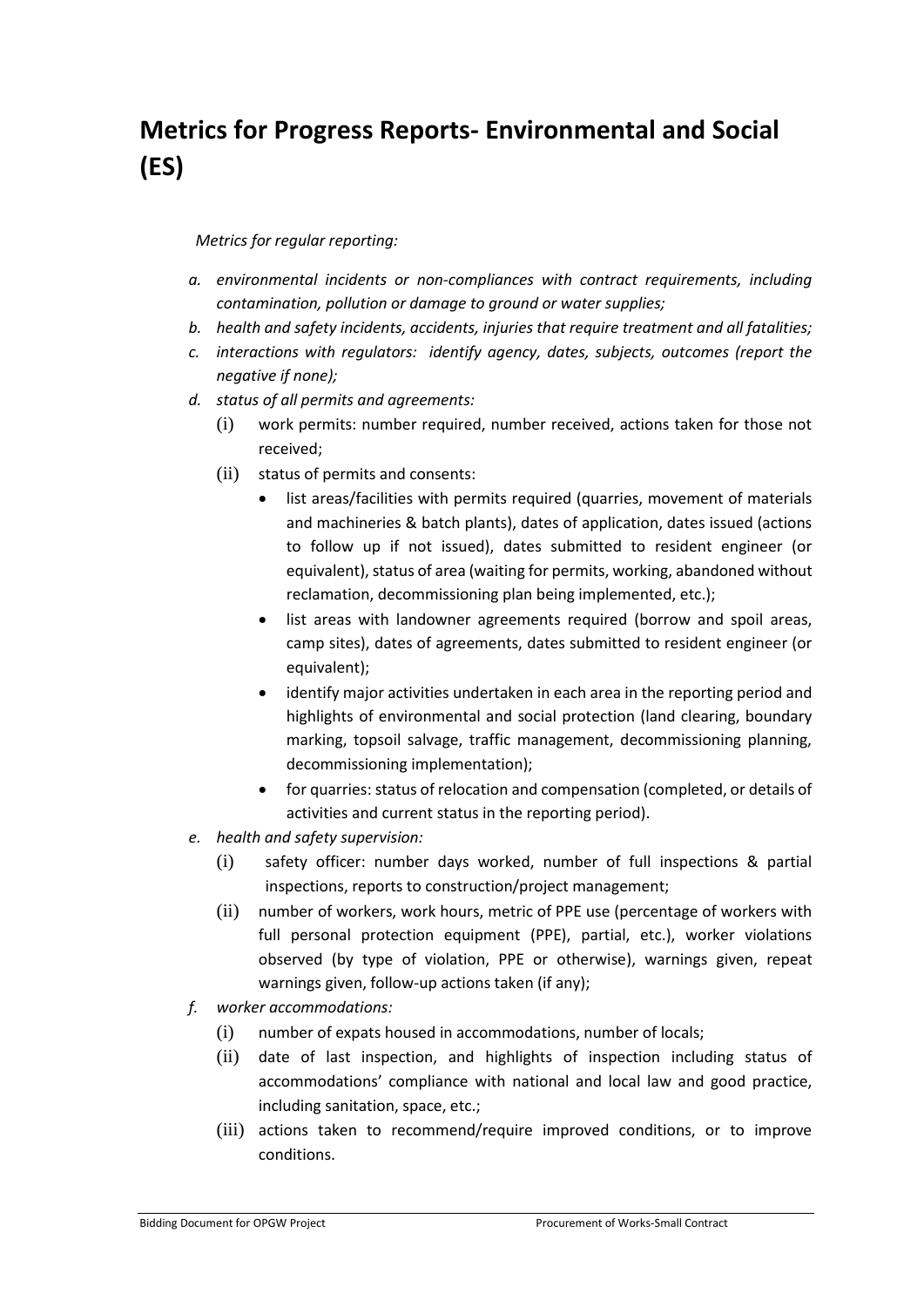- *g. Health services: provider of health services, information and/or training, location of clinic, number of non-safety disease or illness treatments and diagnoses (no names to be provided);*
- *h. gender (for expats and locals separately): number of female workers, percentage of workforce, gender issues raised and dealt with (cross-reference grievances or other sections as needed);*
- *i. training:*
	- (i) number of new workers, number receiving induction training, dates of induction training;
	- (ii) number and dates of toolbox talks, number of workers receiving Occupational Health and Safety (OHS), environmental and social training;
	- (iii) number and dates of communicable diseases (including STDs) sensitization and/or training, no. workers receiving training (in the reporting period and in the past); same questions for gender sensitization, flag person training.
	- (iv) number and date of SEA prevention and SH sensitization and/or training events, including number of workers receiving training on Code of Conduct for Contractor's and Subcontractor's Personnel (in the reporting period and in the past), etc.
- *j. environmental and social supervision:*
	- (i) environmental and social safeguard's Officer: days worked, areas inspected and numbers of inspections of each (road section, work camp, accommodations, quarries, borrow areas, spoil areas, swamps, forest crossings, etc.), clinics, COVID-19, HIV/AIDS and community centres, highlights of activities/findings (including violations of environmental and/or social best practices, actions taken), reports to environmental and/or social specialist/construction/site management;
	- (ii) and
	- (iii) community liaison person(s): days worked (hours community center open), number of people met, highlights of activities (issues raised, etc.), reports to environmental and social safeguard's officer/construction/site management.
- k. *Grievances: list new grievances (e.g. number of allegations of SEA and SH) received in the reporting period and number of unresolved past grievances by date received, complainant's age and sex, how received, to whom referred to for action, resolution and date (if completed), data resolution reported to complainant, any required followup (Cross-reference other sections as needed):*
	- (i) Worker grievances;
	- (ii) Community grievances
- *l. Traffic, road safety and vehicles/equipment:*
	- (i) traffic and road safety incidents and accidents involving project vehicles & equipment: provide date, location, damage, cause, follow-up;
	- (ii) traffic and road safety incidents and accidents involving non-project vehicles or property (also reported under immediate metrics): provide date, location, damage, cause, follow-up;